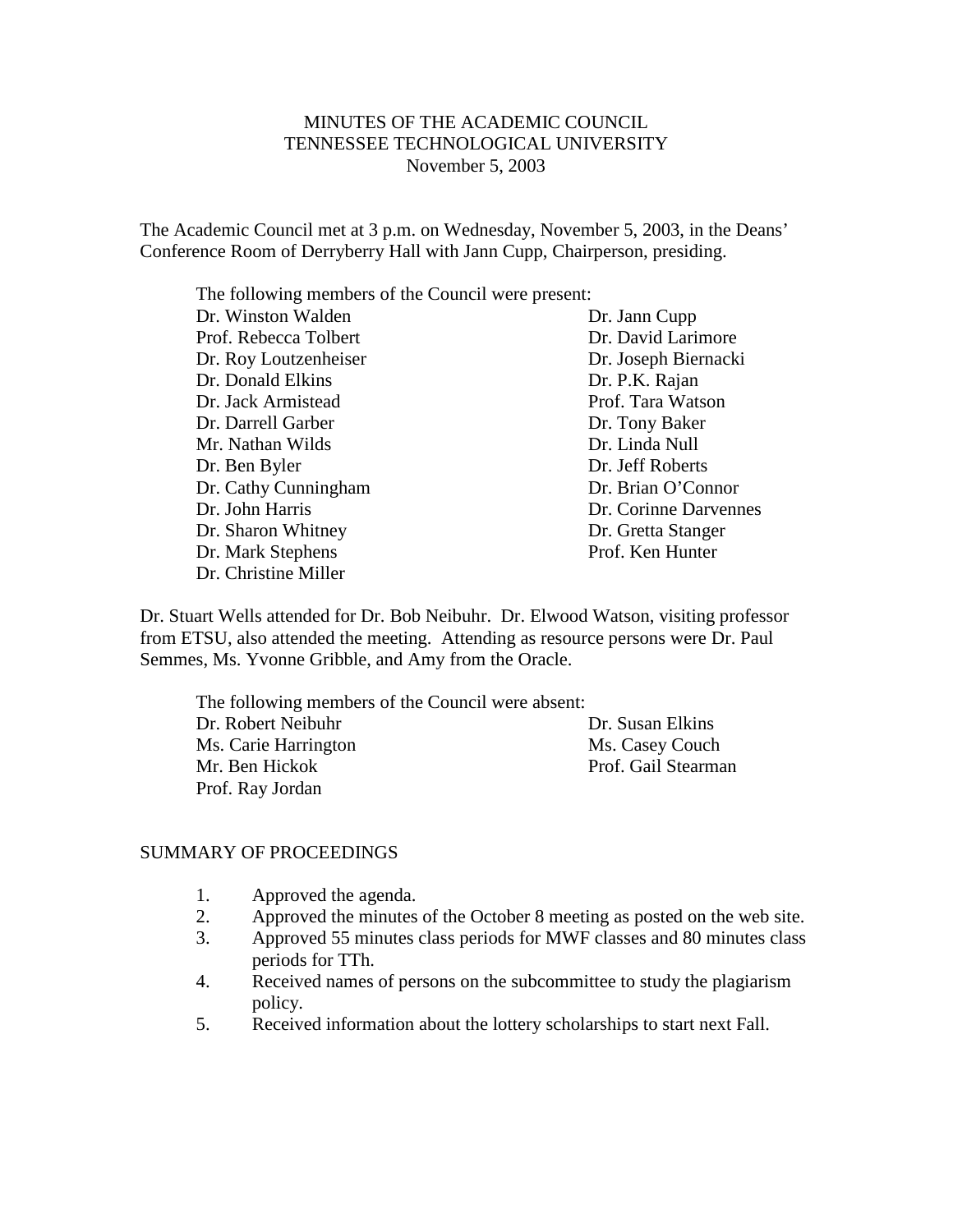### PROCEEDINGS

### Approval of the Agenda

Dr. Loutzenheiser MOVED approval of the agenda, and Dr. Don Elkins SECONDED the motion. The agenda was APPROVED.

### Approval of the Minutes of the October 8 Meeting

Dr. Stanger MOVED approval of the minutes of the October 8 meeting as posted on the Academic Council web site, and Prof. Tolbert SECONDED the motion. The minutes were APPROVED as posted.

#### Report of Subcommittee on the Common Calendar

Prof. Tolbert asked Dr. Semmes (who is chair of the subcommittee) to give the report of the subcommittee for the common calendar (copy of report attached). Dr. Semmes stated that the bulk of the report was discussed last month. The subcommittee made three recommendations:

- 1. Schedule for Fall Semester 2004
- 2. Schedule for Spring Semester 2005
- 3. Class periods and meeting times with two options:
	- a. Start classes at 8:15 instead of 8:00 for 55 minutes on MWF and 85 minutes on TTh.
	- b. Keep the current schedule with classes starting at 8:00 for 50 minutes on MWF and 80 minutes on TTh.

Dr. O'Connor MOVED approval of recommendation #1 for the Fall Semester 2004 schedule, and Dr. Miller SECONDED. The motion was APPROVED by a unanimous vote. Dr. O'Connor MOVED approval of recommendation #2 for the Spring Semester 2005 schedule, and Dr. Byler SECONDED. The motion was APPROVED by a unanimous vote.

Dr. O'Connor MOVED approval of recommendation for Option B for class periods and meeting times to start at 8:00 with 50 minutes MWF and 80 minutes TTh., and Dr. Larimore SECONDED. However, Dr. Harris proposed an amendment to add an Option C which would be for classes to start at 8:00 with 55 minutes on MWF and 80 minutes on TTh, and Mr. Wilds SECONDED. After discussion, a vote was called for the amendment to the original motion (Option C) with all yes except one no. Motion APPROVED. Classes will start at 8:00 with 55 minutes on MWF and 80 minutes on TTh. Faculty will be notified of the approved schedules and class periods.

Dr. Cupp thanked the subcommittee on the common calendar for all their hard work.